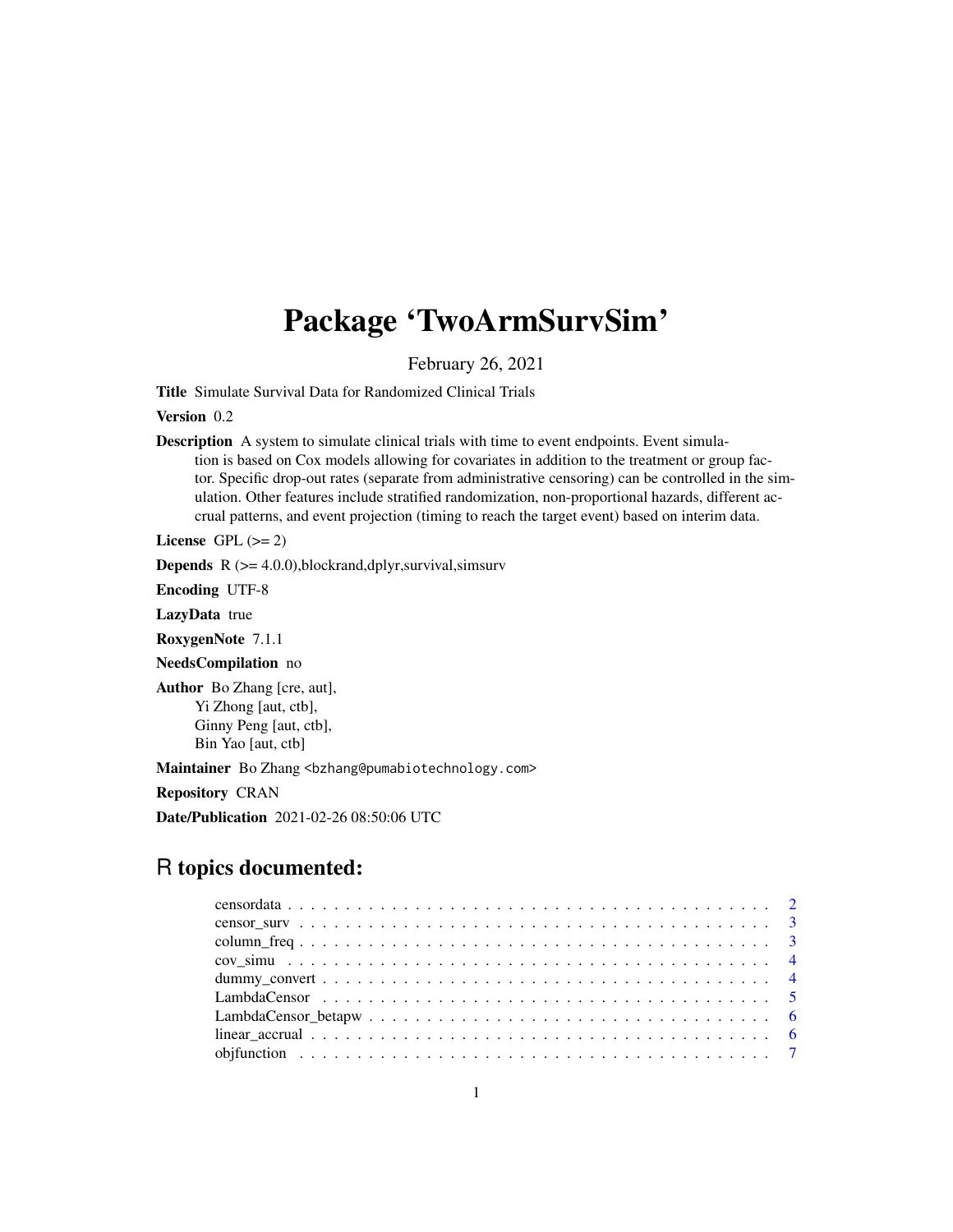#### <span id="page-1-0"></span> $2 \cos \theta$  censordata

| Index | 20 |
|-------|----|
|       |    |
|       |    |
|       |    |
|       |    |
|       |    |
|       |    |
|       |    |
|       |    |
|       |    |
|       |    |
|       |    |
|       |    |
|       |    |
|       |    |

censordata *Censor Events Given a Fixed Dropout Rate*

# Description

Censor events given a fixed dropout rate

# Usage

```
censordata(simdata,lambda,gamma, dropoutrate,ebx=1,gammac=1,groupfreq=1,
censordist='exponential',timeinterval=NULL,HRPW=FALSE)
```

| simdata      | Simulated event dataset                                                                                                                                                                                                                                                                                                                                                                                                                                    |
|--------------|------------------------------------------------------------------------------------------------------------------------------------------------------------------------------------------------------------------------------------------------------------------------------------------------------------------------------------------------------------------------------------------------------------------------------------------------------------|
| lambda       | lambda for event hazard function                                                                                                                                                                                                                                                                                                                                                                                                                           |
| gamma        | gamma for event hazard function                                                                                                                                                                                                                                                                                                                                                                                                                            |
| dropoutrate  | Patient dropout rate with range $[0,1)$ . If dropoutrate contains only one num-<br>ber. The program will control the dropout rate at population level (treatment +<br>control). If dropoutrate contains two numbers (ie. $c(0.2,0.1)$ ), the program will<br>control the dropout rate of control and treatment arm seperately, with the first<br>dropout rate number for control and the second number for treatment. Default<br>value is "0" (no dropout) |
| ebx          | $exp(beta*x)$ , if there's no covariates, $ebx=1$ .                                                                                                                                                                                                                                                                                                                                                                                                        |
| groupfreq    | frequence of each level of ebx value                                                                                                                                                                                                                                                                                                                                                                                                                       |
| timeinterval | time intervals for piecewise baseline hazard function                                                                                                                                                                                                                                                                                                                                                                                                      |
| gammac       | gamma for censor hazard function. Default is 1 (exponential)                                                                                                                                                                                                                                                                                                                                                                                               |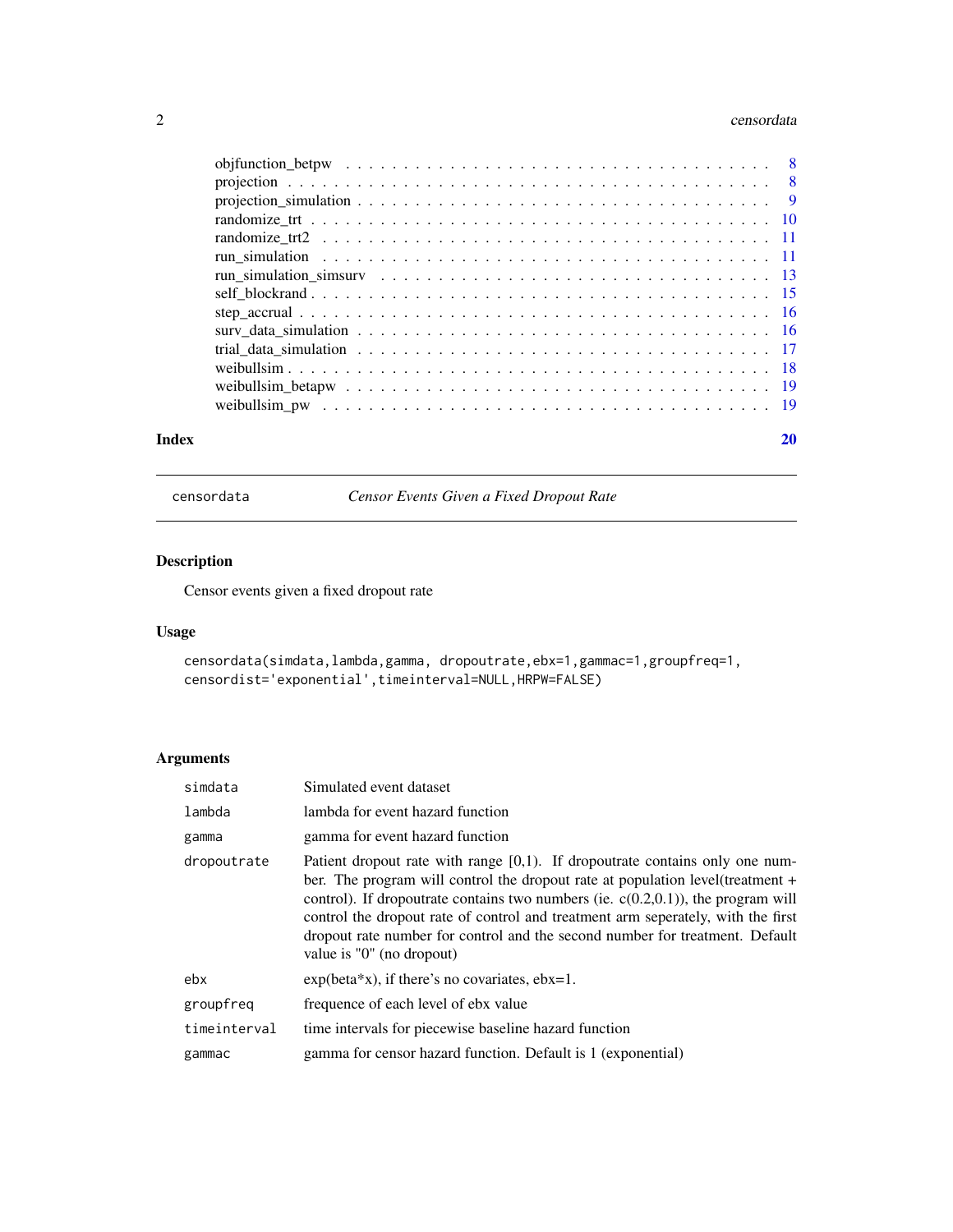# <span id="page-2-0"></span>censor\_surv 3

| censordist  | censor hazard distribution. Default is exponential                                   |  |  |
|-------------|--------------------------------------------------------------------------------------|--|--|
| <b>HRPW</b> | Indicator of piecewise hazard ratios. TURE for piecewise. FALSE for non<br>piecewise |  |  |

censor\_surv *censor survival event*

# Description

censor event time

# Usage

```
censor_surv(eventtime,censortime, x)
```
# Arguments

| eventtime  | vector of event times |
|------------|-----------------------|
| censortime | vector of censor time |
| x          | covariates matrix     |

| column_freq | Calculate the Combination Frequency of Several Columns within a |  |
|-------------|-----------------------------------------------------------------|--|
|             | Data Frame                                                      |  |

# Description

Calculate the combination frequency of several columns in a data frame.

# Usage

```
column_freq(x,namelist,keepID=FALSE)
```

|          | Input data as a data frame.                                             |
|----------|-------------------------------------------------------------------------|
| namelist | A list of column names that need to be counted.                         |
| keepID   | If TRUE, the output will keep the unique ID for the column combination. |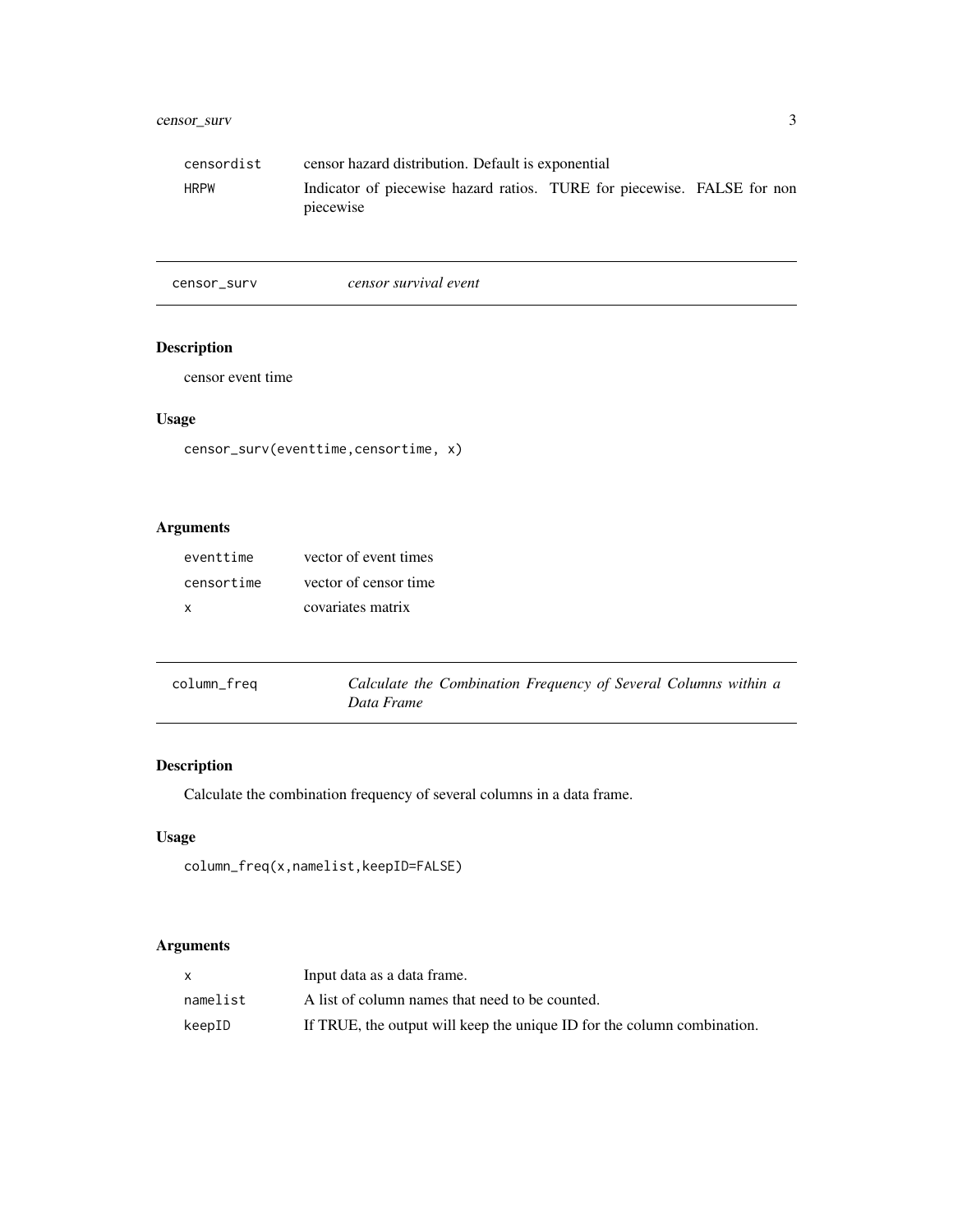<span id="page-3-0"></span>

simulate covariates matrix based on user provided factor information

#### Usage

cov\_simu(sample\_size = sample\_size,factors=factors)

# Arguments

| sample_size | Total number of patients                                                                                                                                       |
|-------------|----------------------------------------------------------------------------------------------------------------------------------------------------------------|
| factors     | A list contains basic information about the covariate factors. Each element<br>should have factor's name, number of levels and their frequency, as well as the |
|             | hazard ratio to the reference group. Factors should be categorical data.                                                                                       |

#### Examples

```
f1<-list(name='Region', N_level=3, prevalence=c(0.1,0.2,0.7), HR=c(1,1,1), strata=TRUE)
f2<-list(name='Gender', N_level=2, prevalence=c(0.5,0.5), HR=c(1,0.9), strata=TRUE)
factors<-list(f1,f2)
cov_simu(sample_size=300,factors=factors)
```
dummy\_convert *Convert Categorical Data to Dummy Variables*

#### Description

Convert Categorical Data to Dummy Variables

# Usage

```
dummy_convert(dataset,column_names)
```

| dataset      | Data frame that contains the categorical columns                     |
|--------------|----------------------------------------------------------------------|
| column names | A list of column names that need to be converted to dummy variables. |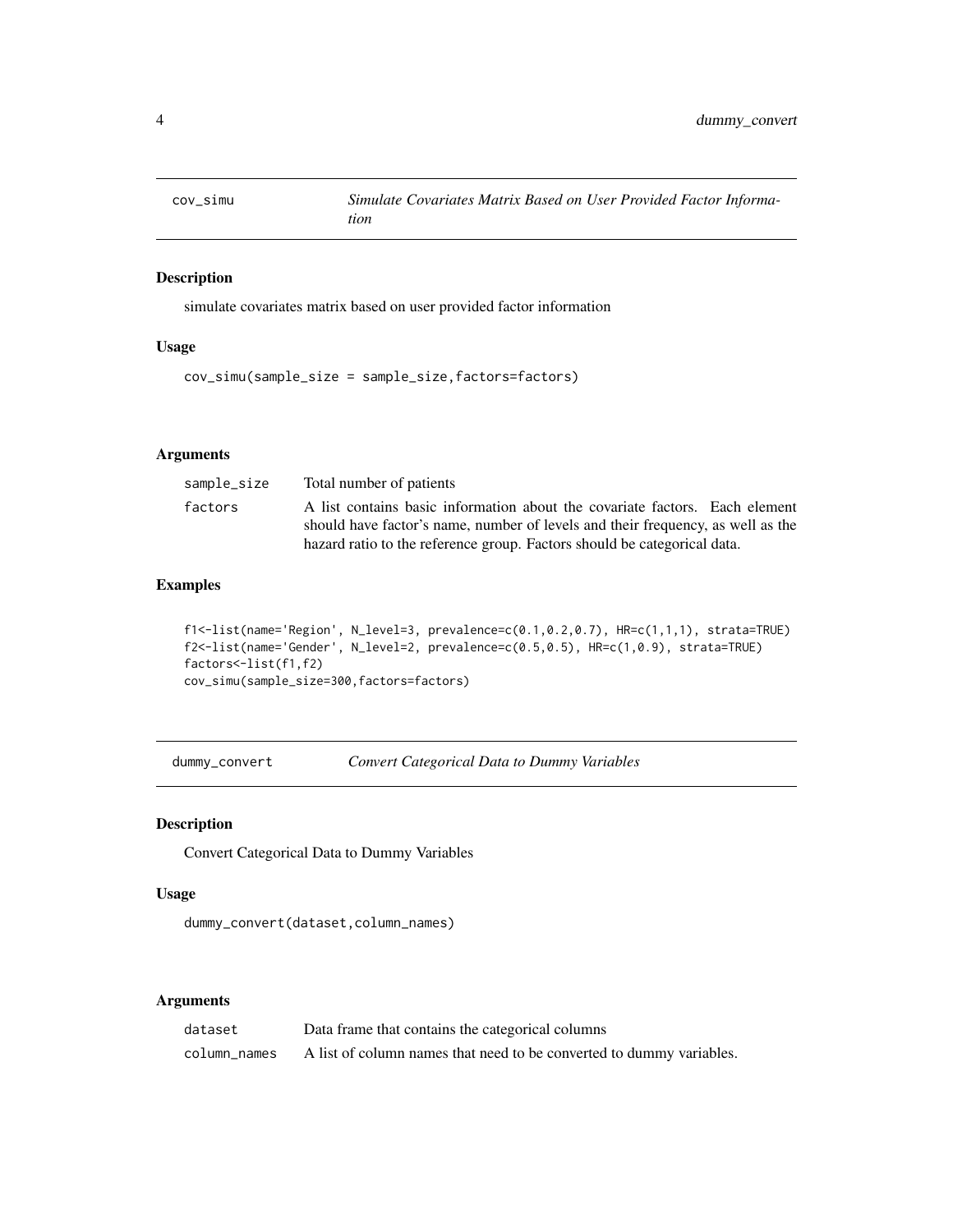### <span id="page-4-0"></span>LambdaCensor 5

# Examples

```
x<-data.frame(trt=as.factor(rbinom(100,1,0.5)), Gender=as.factor(rbinom(100,1,0.5)))
```

```
dummy_convert(x,c("trt","Gender"))
```

| LambdaCensor | Find the Censor Hazard Function Parameter for Proportional Hazard |
|--------------|-------------------------------------------------------------------|
|              | Model Given a Fixed Dropout Rate                                  |

# Description

calculate censor hazard function parameter for a given dropout rate.

#### Usage

```
LambdaCensor(lambda=lambda,gamma=gamma,theta=theta,ebx=1,gammac=1,
  groupfreq=1,censordist='exponential',timeinterval=NULL)
```
#### Arguments

| lambda       | lambda for event hazard function                                                                  |
|--------------|---------------------------------------------------------------------------------------------------|
| gamma        | gamma for event hazard function                                                                   |
| gammac       | gamma for censor hazard function. This is required if the censoring hazard<br>function is weibull |
| theta        | Dropout rate                                                                                      |
| ebx          | $exp(beta*x)$ , if there's no covariates, $ebx=1$ .                                               |
| groupfreq    | frequence of each level of ebx value                                                              |
| censordist   | censor hazard function distribution                                                               |
| timeinterval | time intervals for piecewise baseline hazard function                                             |

#### References

Wan F. (2017) *Simulating survival data with predefined censoring rates for proportional hazards models. Statist. Med. 2017; 36(5): 838-854*

Martinez EZ, Achcar JA, de Oliveira Peres MV, de Queiroz JAM (2016) *A brief note on the simulation of survival data with a desired percentage of right-censored data. Journal of Data Science . 2016, Vol. 14 Issue 4, p701-712. 12p*

#### Examples

lambdac<-LambdaCensor(lambda=0.03,gamma=1,theta=0.2)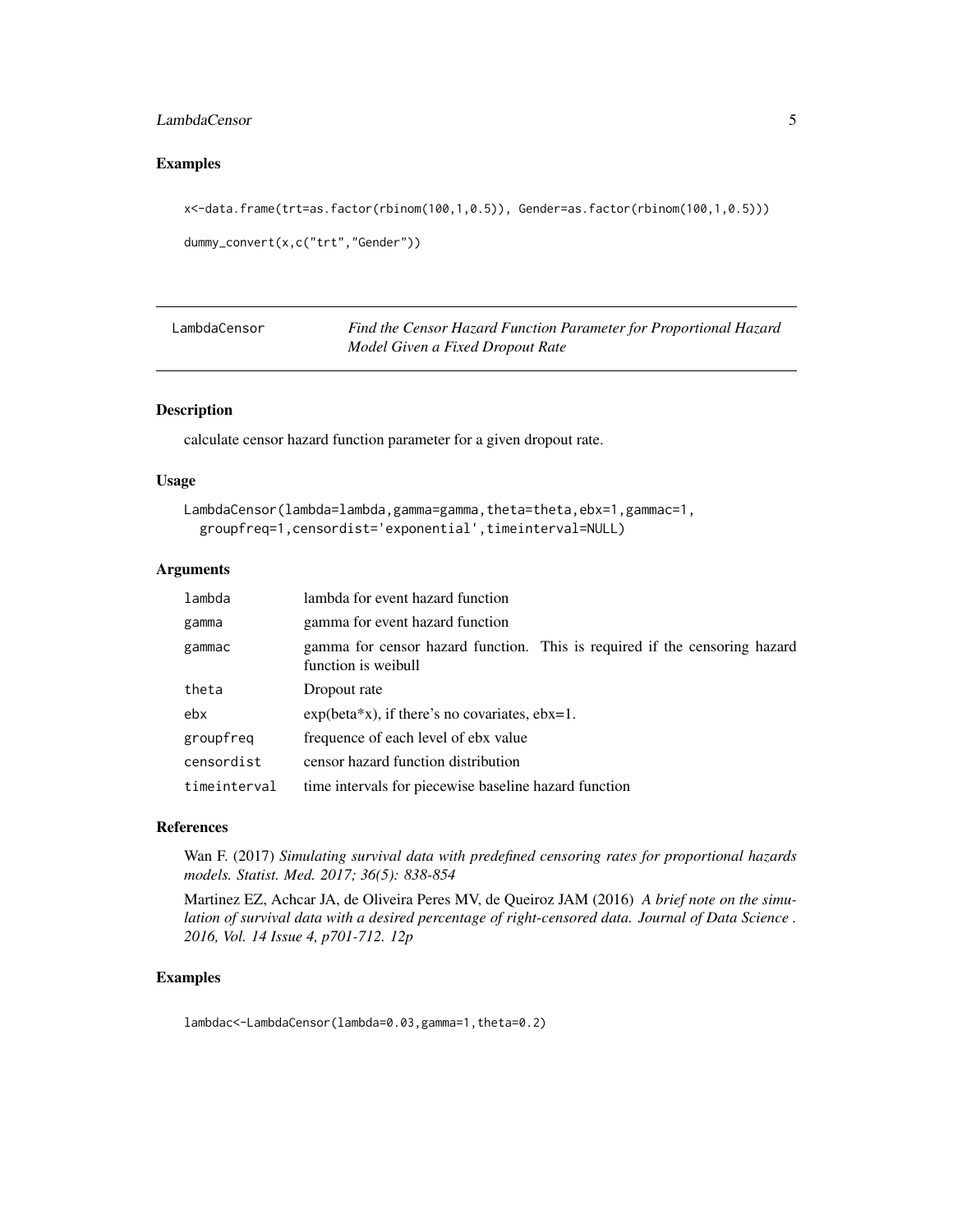<span id="page-5-0"></span>

calculate censor hazard function parameter for a given dropout rate. (for piecewise hazard ratios)

#### Usage

```
LambdaCensor_betapw(lambda=lambda,gamma=gamma,theta=theta,ebx=1,
  gammac=1,groupfreq=1,censordist='exponential',timeinterval=NULL)
```
#### Arguments

| lambda       | lambda for event hazard function                                                                  |
|--------------|---------------------------------------------------------------------------------------------------|
| gamma        | gamma for event hazard function                                                                   |
| gammac       | gamma for censor hazard function. This is required if the censoring hazard<br>function is weibull |
| theta        | Dropout rate                                                                                      |
| ebx          | $exp(beta*x)$ , if there's no covariates, $ebx=1$ .                                               |
| groupfreq    | frequence of each level of ebx value                                                              |
| censordist   | censor hazard function distribution                                                               |
| timeinterval | time intervals for piecewise baseline hazard function                                             |

#### References

Wan F. (2017) *Simulating survival data with predefined censoring rates for proportional hazards models. Statist. Med. 2017; 36(5): 838-854*

Martinez EZ, Achcar JA, de Oliveira Peres MV, de Queiroz JAM (2016) *A brief note on the simulation of survival data with a desired percentage of right-censored data. Journal of Data Science . 2016, Vol. 14 Issue 4, p701-712. 12p*

linear\_accrual *Simulate Accrual Time Where the Accrual Rate is Linearly Increased*

#### Description

simulate accrual time where the accrual rate is linearly increased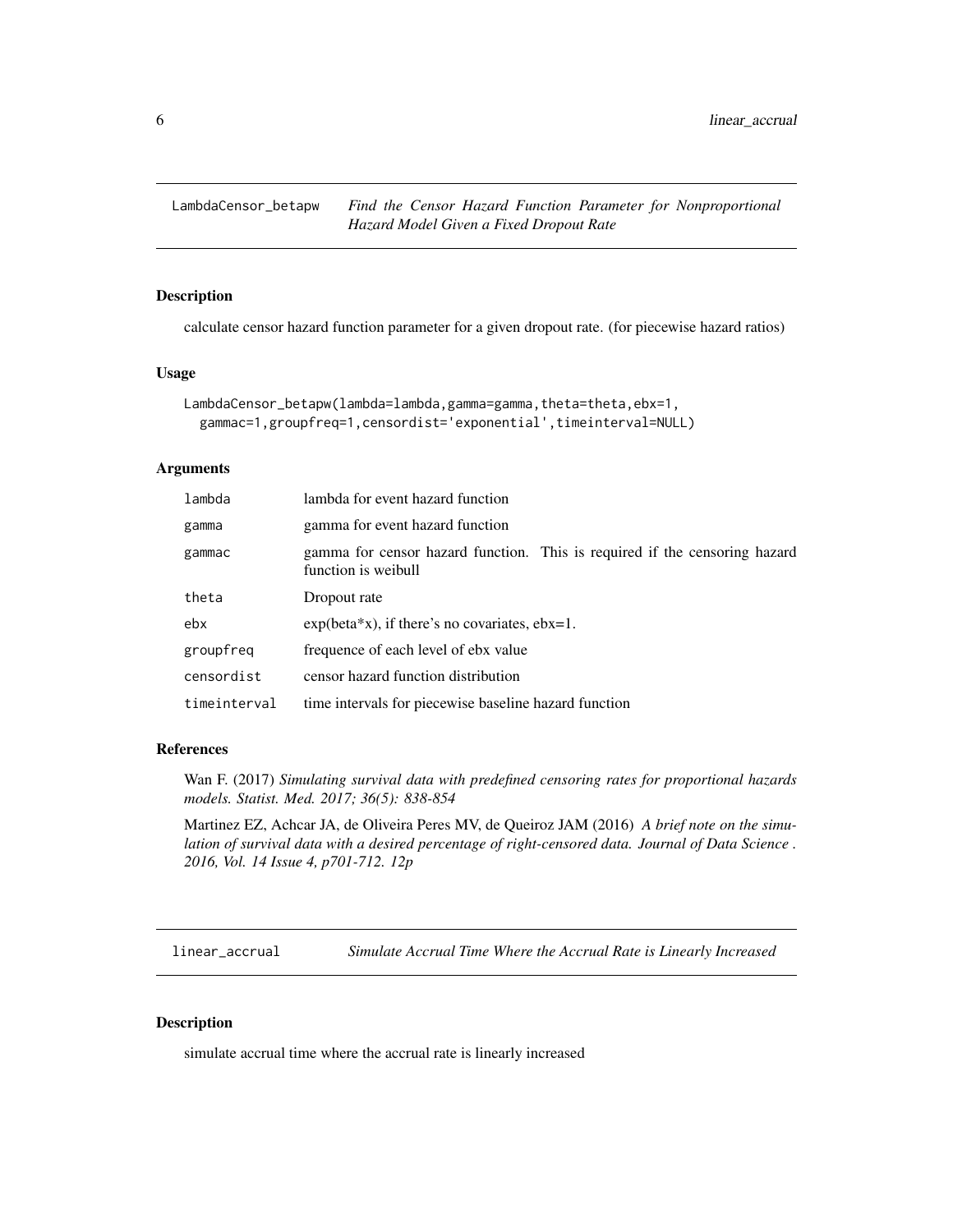# <span id="page-6-0"></span>objfunction 7

# Usage

```
linear_accrual(np,rampupt,acceleration)
```
# Arguments

| np           | Total number of patients                                           |
|--------------|--------------------------------------------------------------------|
| rampupt      | The length of the ramp up period.                                  |
| acceleration | The acceleration of the accrual rate (increase of each time unit). |

# Examples

linear\_accrual(np=200,rampupt=10,acceleration=5)

| objfunction | Objective Function for the Finding of Censor Hazard Function Pa- |
|-------------|------------------------------------------------------------------|
|             | rameter for Proportional Hazard Model                            |

# Description

objective function for the finding of censor hazard function parameter.

# Usage

objfunction(x,lambda,gamma,gammac,theta,ebx,groupfreq,censordist,timeinterval)

| $\mathsf{x}$ | Censor hazard function parameter. For exponential or weibull censor hazard, x<br>is lambda, for uniform hazard, x is the maximum time of the censoring window. |  |  |  |
|--------------|----------------------------------------------------------------------------------------------------------------------------------------------------------------|--|--|--|
| lambda       | lamda for event hazard function                                                                                                                                |  |  |  |
| gamma        | gamma for event hazard function                                                                                                                                |  |  |  |
| gammac       | gamma for censor hazard function. THis is required if the censoring hazard<br>function is weibull                                                              |  |  |  |
| theta        | Dropout rate                                                                                                                                                   |  |  |  |
| ebx          | $exp(beta*x)$ , if there's no covariates, $ebx=1$ .                                                                                                            |  |  |  |
| groupfreq    | frequence of each level of ebx value                                                                                                                           |  |  |  |
| censordist   | censor hazard function distribution                                                                                                                            |  |  |  |
| timeinterval | time intervals for piecewise baseline hazard function                                                                                                          |  |  |  |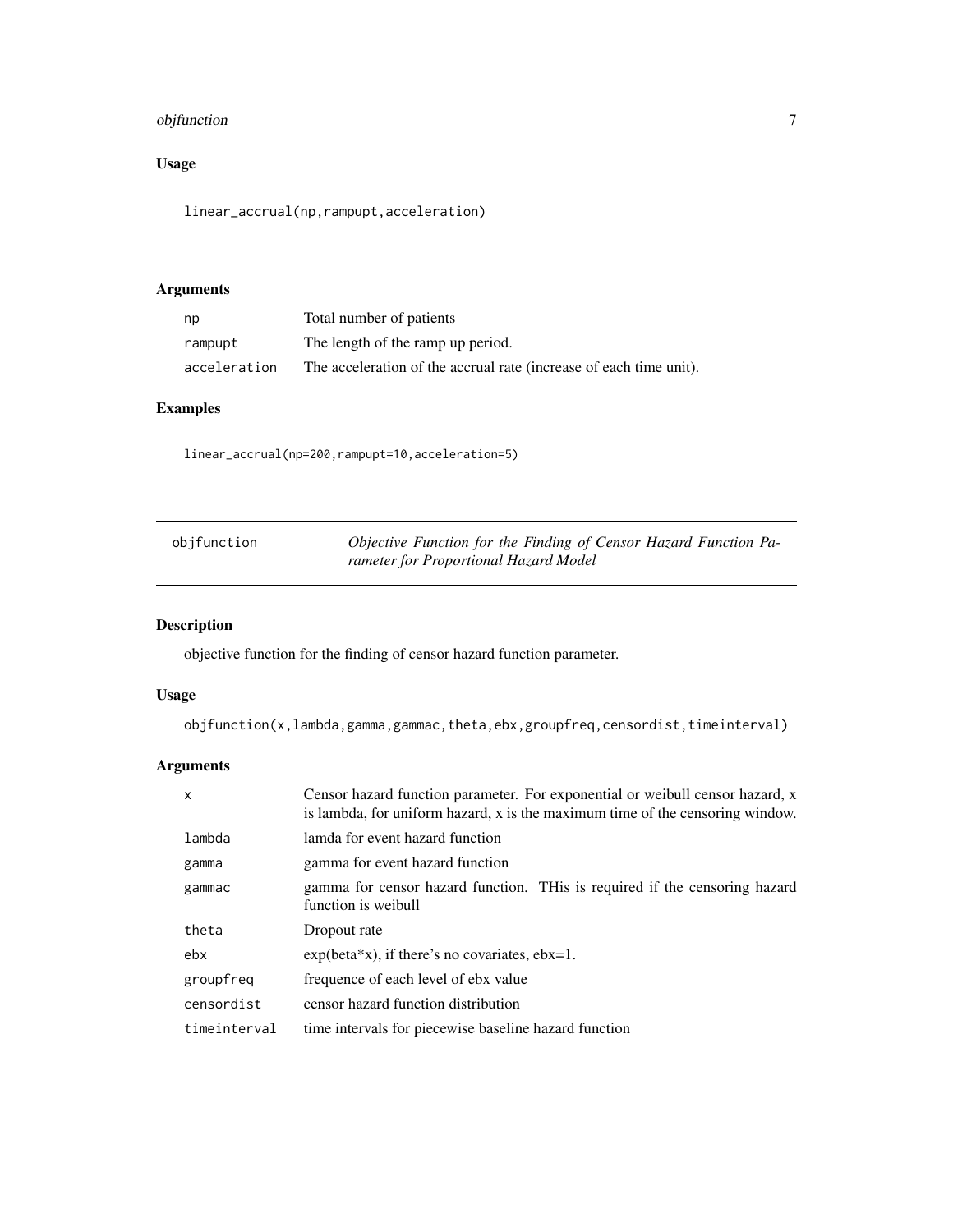<span id="page-7-0"></span>8 projection

# Description

objective function for the finding of censor hazard function parameter.

# Usage

objfunction\_betapw(x,lambda,gamma,gammac,theta,ebx,groupfreq,censordist,timeinterval)

#### Arguments

| $\mathsf{x}$ | Censor hazard function parameter. For exponential or weibull censor hazard, x<br>is lambda, for uniform hazard, x is the maximum time of the censoring window. |  |  |
|--------------|----------------------------------------------------------------------------------------------------------------------------------------------------------------|--|--|
| lambda       | lamda for event hazard function                                                                                                                                |  |  |
| gamma        | gamma for event hazard function                                                                                                                                |  |  |
| gammac       | gamma for censor hazard function. This is required if the censoring hazard<br>function is weibull                                                              |  |  |
| theta        | Dropout rate                                                                                                                                                   |  |  |
| ebx          | $exp(beta*x)$ , if there's no covariates, $ebx=1$ .                                                                                                            |  |  |
| groupfreq    | frequence of each level of ebx value                                                                                                                           |  |  |
| censordist   | censor hazard function distribution                                                                                                                            |  |  |
| timeinterval | time intervals for piecewise baseline hazard function                                                                                                          |  |  |

projection *Event and Trial Projection*

#### Description

Trial projection given current snapshot dataset.

```
projection(snapshot_data, enroll_continue=FALSE, samplesize=0, rand_ratio=c(1,1),
blocksize=1,accrual_interval=NULL, accrual_rate=NULL, lambda=NULL,
trtHR=NULL, dropoutrate=NULL,eventtarget=0,maxlpfollowup=NULL)
```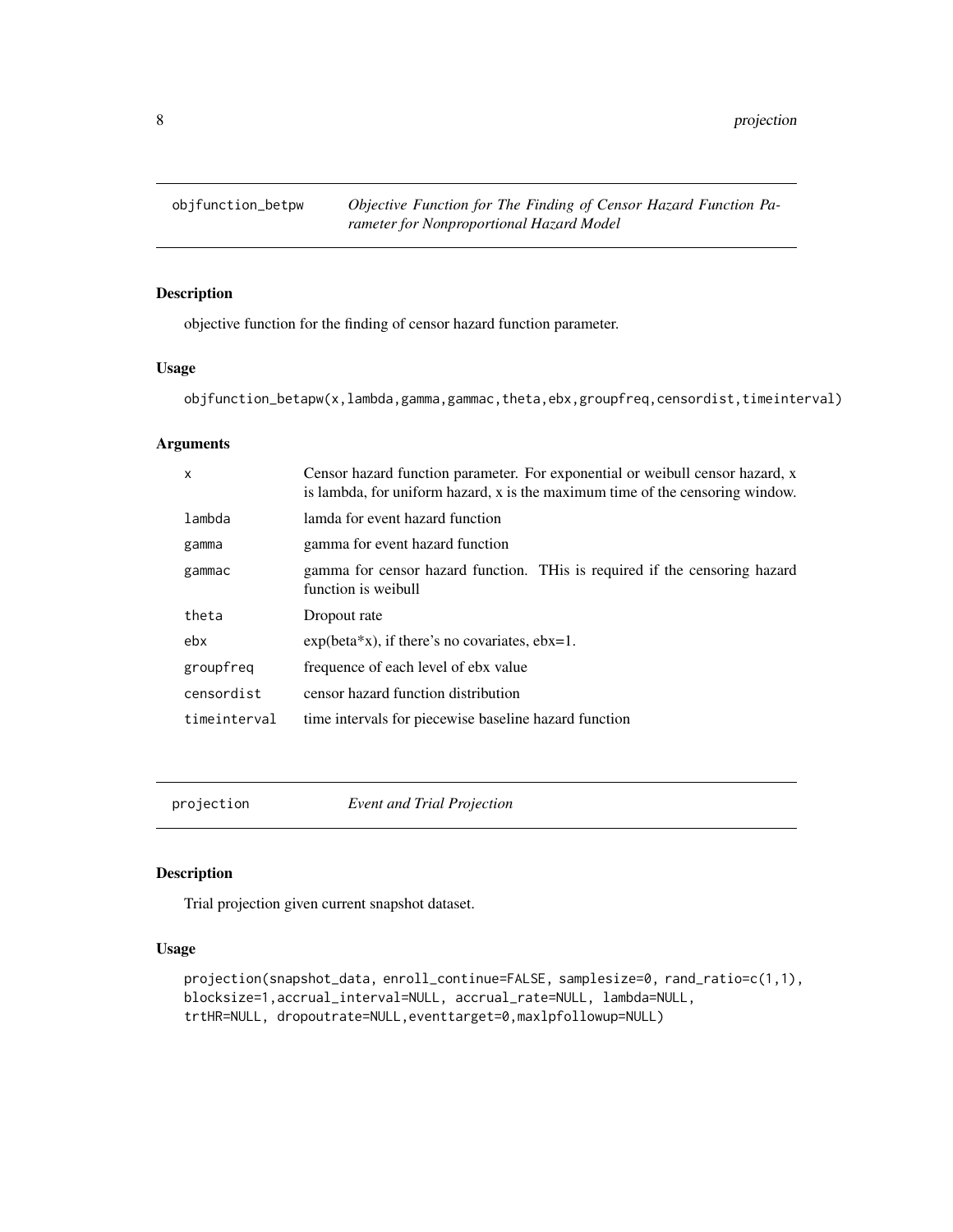<span id="page-8-0"></span>

| snapshot_data    | Snapshot dataset in data frame. Data frame must include column "time", "status"<br>and "accrual". Optional column "onstudy" is indicator of patients are still on<br>study.           |
|------------------|---------------------------------------------------------------------------------------------------------------------------------------------------------------------------------------|
| rand_ratio       | randomization ratio: control vs treatment                                                                                                                                             |
| enroll_continue  |                                                                                                                                                                                       |
|                  | Indicate whether trial is still enrolling new patients. Default is FALSE, if TRUE,<br>user needs provide "samplesize", "rand_ratio", "blocksize", "accrual_interval", "accrual_rate". |
| samplesize       | Total sample size of the trial. only needed if "enroll_continue=TRUE"                                                                                                                 |
| blocksize        | Randomization blocksize, only needed if "enroll_continue=TRUE"                                                                                                                        |
| accrual_interval |                                                                                                                                                                                       |
|                  | accrual time windows. only needed if "enroll_continue=TRUE"                                                                                                                           |
| accrual_rate     | accrual rate for each time window, only needed if "enroll_continue=TRUE"                                                                                                              |
| lambda           | Baseline hazard function parameter for exponential distribution                                                                                                                       |
| trtHR            | hazard ratio between treatment and control                                                                                                                                            |
| dropoutrate      | Dropout rate                                                                                                                                                                          |
| eventtarget      | Total target event number                                                                                                                                                             |
| maxlpfollowup    | Maximum followup time for last enrolled patient                                                                                                                                       |

projection\_simulation *Project Final Event Numbers or Trial Stop Time Based on Interim Analysis Data*

# Description

Project final event numbers or trial stop time based on interim analysis data

# Usage

```
projection_simulation(snapshot_data, rand_ratio=c(1,1), enroll_continue=FALSE,
samplesize=0, blocksize=1,accrual_interval=NULL, accrual_rate=NULL, lambda=NULL,
trtHR=NULL, dropoutrate=NULL,eventtarget=NULL,maxlpfollowup=NULL,N_simulation=1)
```

|            | snapshot_data Snapshot dataset or interim analysis dataset                                                                                                                                                                        |
|------------|-----------------------------------------------------------------------------------------------------------------------------------------------------------------------------------------------------------------------------------|
| rand_ratio | Randomization ratio between control and treatment                                                                                                                                                                                 |
| blocksize  | The value of this parameter is used to define the size of the randomization<br>blocks. The actual blocksize is number of treatment levels mutiplied by this<br>parameter. Please refer to "blockrand" package for detailed usage. |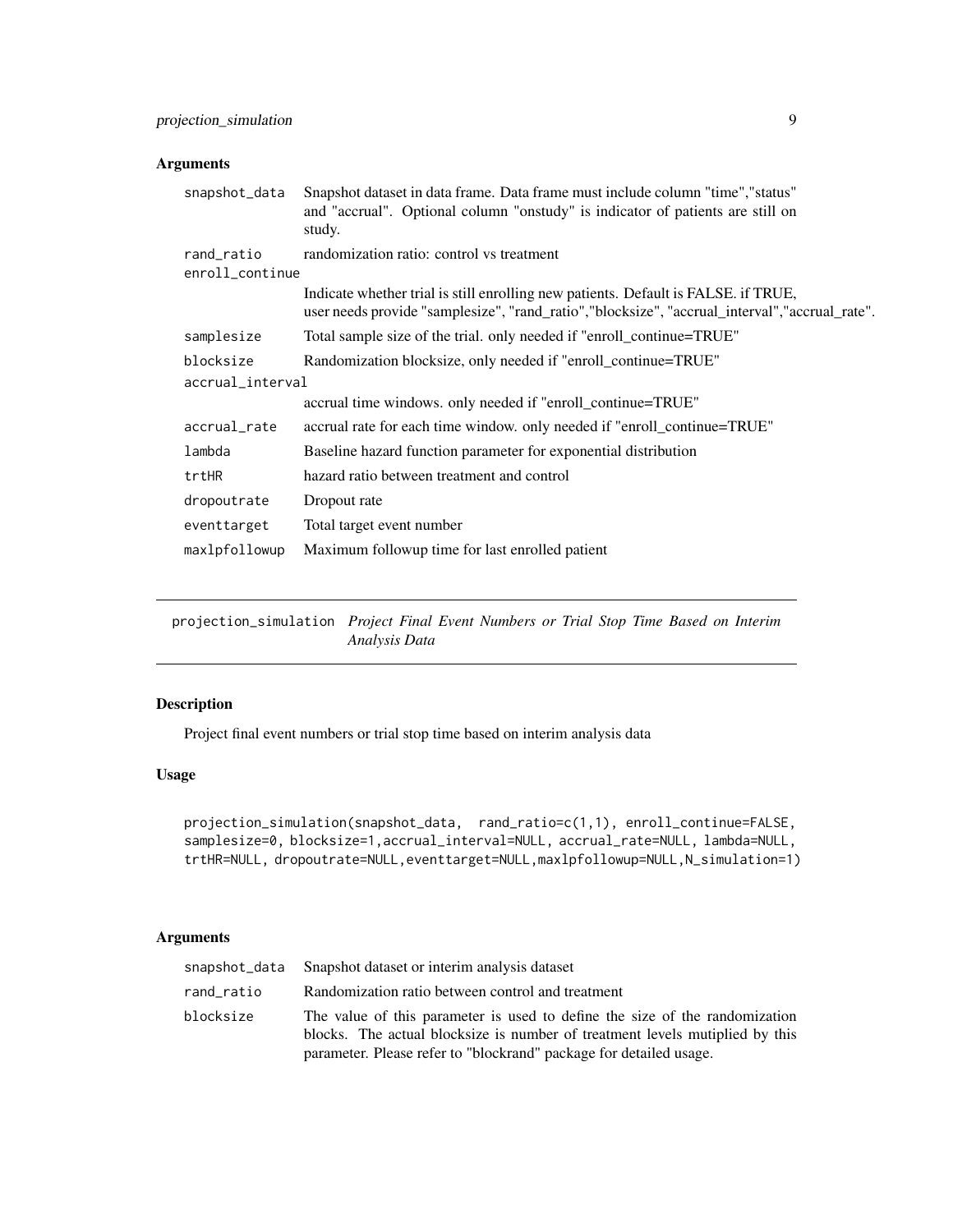<span id="page-9-0"></span>

| enroll_continue  |                                                                                                                                                                                                                                                                                                                                                                                                                                                           |
|------------------|-----------------------------------------------------------------------------------------------------------------------------------------------------------------------------------------------------------------------------------------------------------------------------------------------------------------------------------------------------------------------------------------------------------------------------------------------------------|
|                  | True if trial is still in the enrollment period                                                                                                                                                                                                                                                                                                                                                                                                           |
| samplesize       | if enroll_continue=TRUE, please provide the total sample size of the trial.                                                                                                                                                                                                                                                                                                                                                                               |
| trtHR            | Hazard ratio between treatment groups (treatment vs control)                                                                                                                                                                                                                                                                                                                                                                                              |
| accrual_interval |                                                                                                                                                                                                                                                                                                                                                                                                                                                           |
|                  | Time windows for accrual                                                                                                                                                                                                                                                                                                                                                                                                                                  |
| accrual_rate     | accrual rate for each accrual time window                                                                                                                                                                                                                                                                                                                                                                                                                 |
| lambda           | lambda for event hazard function (exponential)                                                                                                                                                                                                                                                                                                                                                                                                            |
| dropoutrate      | Patient dropout rate with range $[0,1)$ . If dropoutrate contains only one num-<br>ber. The program will control the dropout rate at population level(treatment +<br>control). If dropoutrate contains two numbers (ie. $c(0.2,0.1)$ ), the program will<br>control the dropout rate of control and treatment arm seperately, with the first<br>dropout rate number for control and the second number for treatment. Default<br>value is "0" (no dropout) |
| eventtarget      | Number of target events                                                                                                                                                                                                                                                                                                                                                                                                                                   |
| maxlpfollowup    | maximum follow up time for the last enrolled patient                                                                                                                                                                                                                                                                                                                                                                                                      |
| N_simulation     | number of simulations to run                                                                                                                                                                                                                                                                                                                                                                                                                              |
|                  |                                                                                                                                                                                                                                                                                                                                                                                                                                                           |

| randomize trt | Generate Block Randomized Treatment Label Based on Covariates |
|---------------|---------------------------------------------------------------|
|               | <i>Matrix</i>                                                 |

Generate block randomized treatment label based on covariates matrix

# Usage

```
randomize_trt(cov_mat=cov_mat,blocksize=blocksize,trtHR=trtHR,rand_ratio=c(1,1))
```

| cov_mat    | Covariates matrix.                                |
|------------|---------------------------------------------------|
| blocksize  | Randomization block size                          |
| trtHR      | Hazard ratio between treatment arms.              |
| rand ratio | Randomization ratio between control and treatment |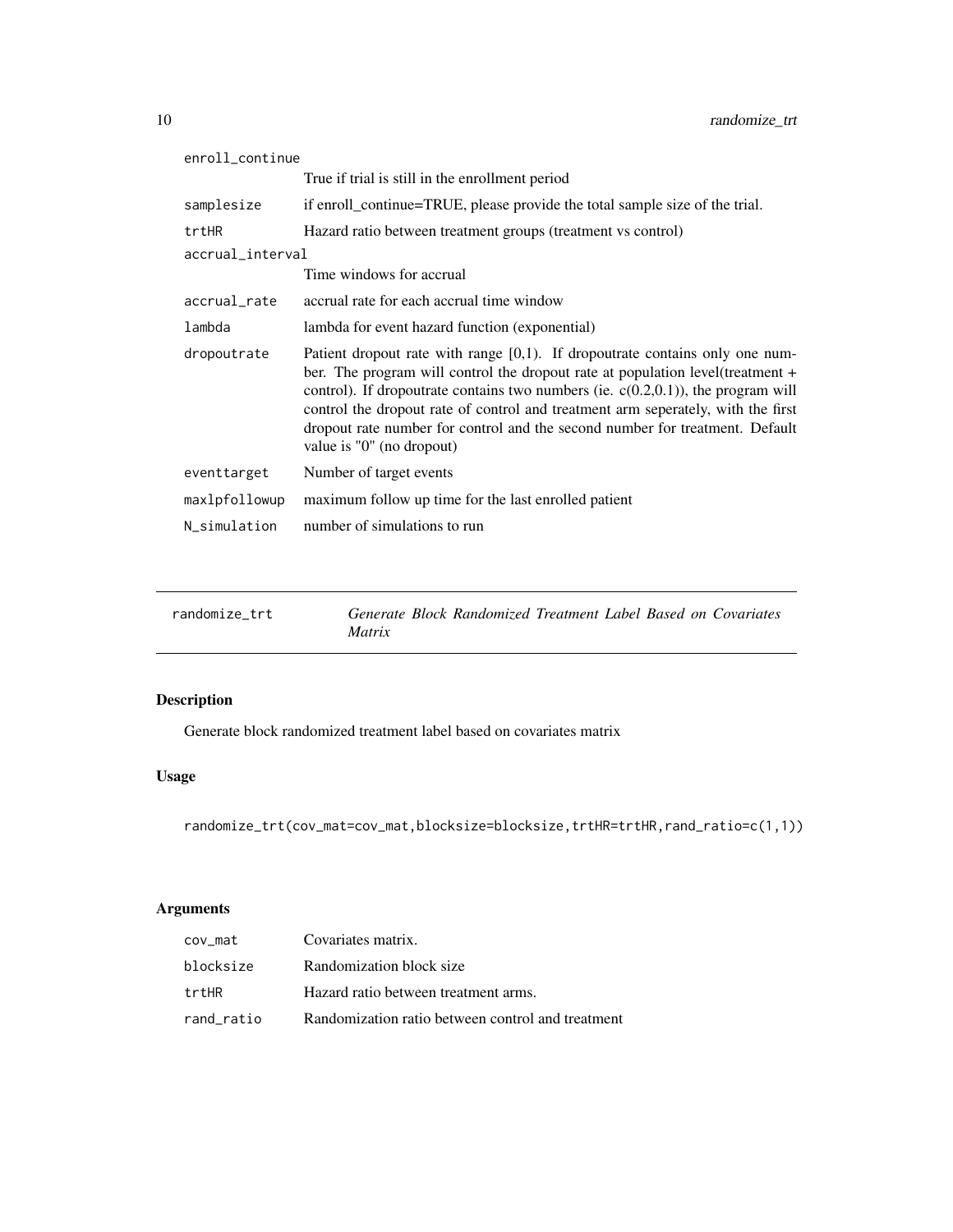<span id="page-10-0"></span>

| randomize trt2 |                          | Generate Block Randomized Treatment Label Based on Covariates |  |  |  |
|----------------|--------------------------|---------------------------------------------------------------|--|--|--|
|                | Matrix for Two Arm Trial |                                                               |  |  |  |

Generate block randomized treatment label based on covariates matrix for two arm trial.

#### Usage

```
randomize_trt2(cov_mat=cov_mat,blocksize=blocksize,rand_ratio=c(1,1))
```
#### **Arguments**

| cov mat    | Covariates matrix.                                |
|------------|---------------------------------------------------|
| blocksize  | Randomization block size                          |
| rand ratio | Randomization ratio between control and treatment |

| run_simulation |  | Run Clinical Trial Simulations Based on User Defined Trial Settings |  |  |  |
|----------------|--|---------------------------------------------------------------------|--|--|--|
|----------------|--|---------------------------------------------------------------------|--|--|--|

#### Description

Runs single or mutiple clinical trial (Time to event endpoint) simulations based on the clinical trial settings. Trial data summary will be provied for each simulation. Cox model will be fitted afther trial simulation. If stratification factors were provided, stratified cox model results will also be provided. If "N\_simulation" is set to 1, one simulation dataset will be generated.

```
run_simulation(samplesize, rand_ratio=c(1,1), blocksize, factors=NULL,trtHR=trtHR,
trt_timeinterval=NULL, accrual_interval=NULL, accrual_rate=NULL, rampuptime=NULL,
acceleration=NULL, lambda, gamma, timeinterval=NULL, dropoutrate=0,gammac=1,
censordist='exponential', eventtarget=NULL,maxlpfollowup=NULL, N_simulation=1,
alpha=0.05)
```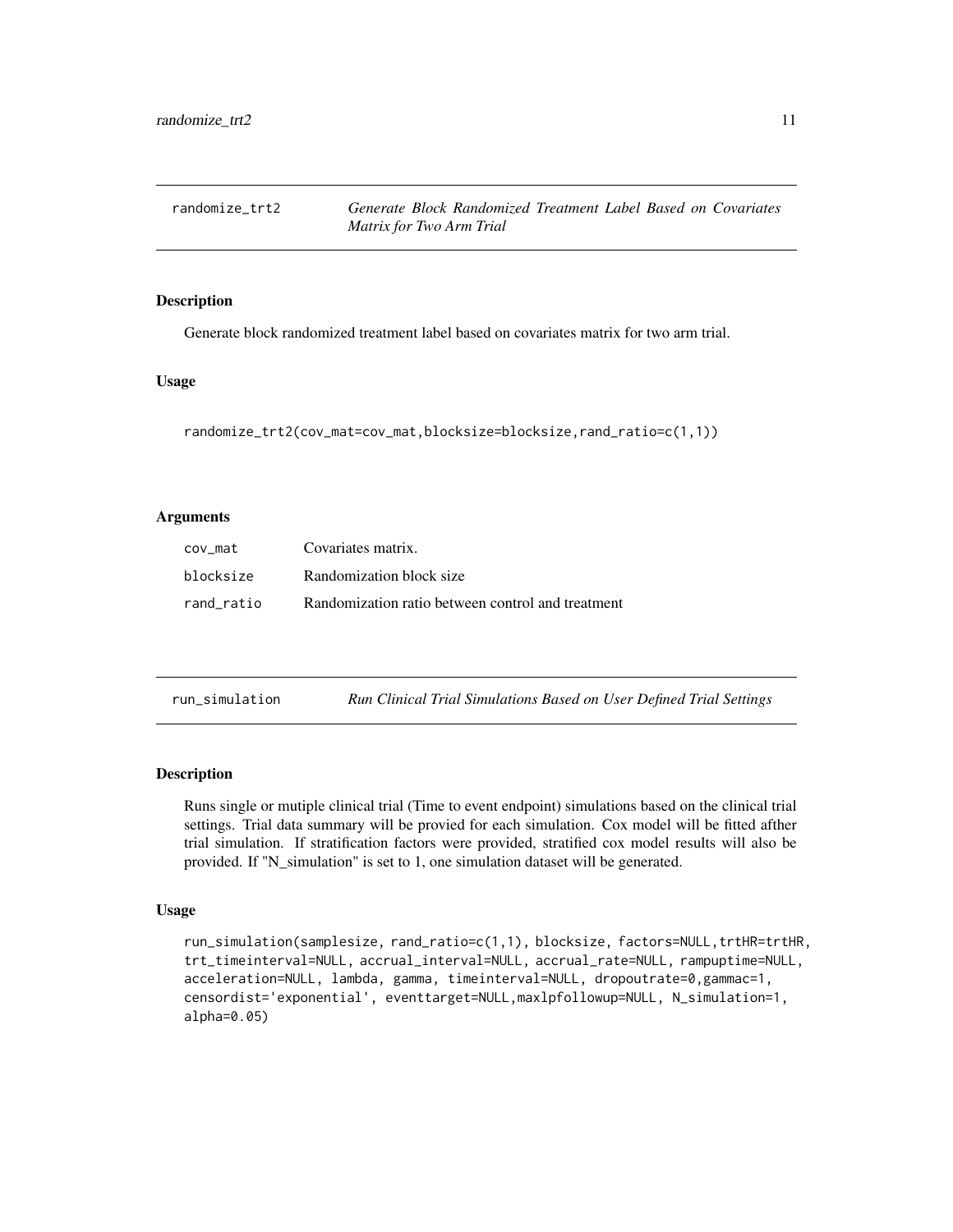| samplesize       | Total number of patients in the simulated clinical trial                                                                                                                                                                                                                                                                                                                                                                                                  |
|------------------|-----------------------------------------------------------------------------------------------------------------------------------------------------------------------------------------------------------------------------------------------------------------------------------------------------------------------------------------------------------------------------------------------------------------------------------------------------------|
| rand_ratio       | Randomization ratio between control and treatment                                                                                                                                                                                                                                                                                                                                                                                                         |
| blocksize        | The value of this parameter is used to define the size of the randomizaiton<br>blocks. The actual blocksize is number of treatment levels mutipled by this<br>parameter. Please refer to "blockrand" package for detailed usage.                                                                                                                                                                                                                          |
| factors          | stratification factors. Default is NULL                                                                                                                                                                                                                                                                                                                                                                                                                   |
| trtHR            | Hazard ratio between treatment groups (treatment vs control)                                                                                                                                                                                                                                                                                                                                                                                              |
| trt_timeinterval |                                                                                                                                                                                                                                                                                                                                                                                                                                                           |
|                  | Time windows for trtHR when trtHR is piecewise. Always start with time 0.<br>Example: $c(0,10,30)$                                                                                                                                                                                                                                                                                                                                                        |
| accrual_interval |                                                                                                                                                                                                                                                                                                                                                                                                                                                           |
|                  | Time windows for accrual                                                                                                                                                                                                                                                                                                                                                                                                                                  |
| accrual rate     | accrual rate for each accrual time window                                                                                                                                                                                                                                                                                                                                                                                                                 |
| rampuptime       | rampup time for linear increased accrual                                                                                                                                                                                                                                                                                                                                                                                                                  |
| acceleration     | acceleration rate for linear increased accrual                                                                                                                                                                                                                                                                                                                                                                                                            |
| lambda           | lambda for event hazard function                                                                                                                                                                                                                                                                                                                                                                                                                          |
| gamma            | gamma for event hazard function                                                                                                                                                                                                                                                                                                                                                                                                                           |
| timeinterval     | time intervals for piecewise baseline hazard function                                                                                                                                                                                                                                                                                                                                                                                                     |
| dropoutrate      | Patient dropout rate with range $[0,1)$ . If dropoutrate contains only one num-<br>ber. The program will control the dropout rate at population level(treatment +<br>control). If dropoutrate contains two numbers (ie. $c(0.2,0.1)$ ), the program will<br>control the dropout rate of control and treatment arm seperately, with the first<br>dropout rate number for control and the second number for treatment. Default<br>value is "0" (no dropout) |
| gammac           | gamma for censor hazard function. Default is 1 (exponential)                                                                                                                                                                                                                                                                                                                                                                                              |
| censordist       | censor hazard distribution. Can be "weibull", "exponential" or "uniform". De-<br>fault is exponential                                                                                                                                                                                                                                                                                                                                                     |
| eventtarget      | Number of target events                                                                                                                                                                                                                                                                                                                                                                                                                                   |
| maxlpfollowup    | maximum follow up time for the last enrolled patient                                                                                                                                                                                                                                                                                                                                                                                                      |
| N_simulation     | number of simulations to run                                                                                                                                                                                                                                                                                                                                                                                                                              |
| alpha            | Two sided alpha for testing power calculation                                                                                                                                                                                                                                                                                                                                                                                                             |
|                  |                                                                                                                                                                                                                                                                                                                                                                                                                                                           |

# Value

| TrilInfo        | Summary of the simulated trial data                         |
|-----------------|-------------------------------------------------------------|
| ModelResult     | Cox model results comparing treatment vs control            |
| StraModelResult |                                                             |
|                 | Stratified Cox model results comparing treatment vs control |
| Data            | simulated dataset only if "N_simulateion" is set to 1       |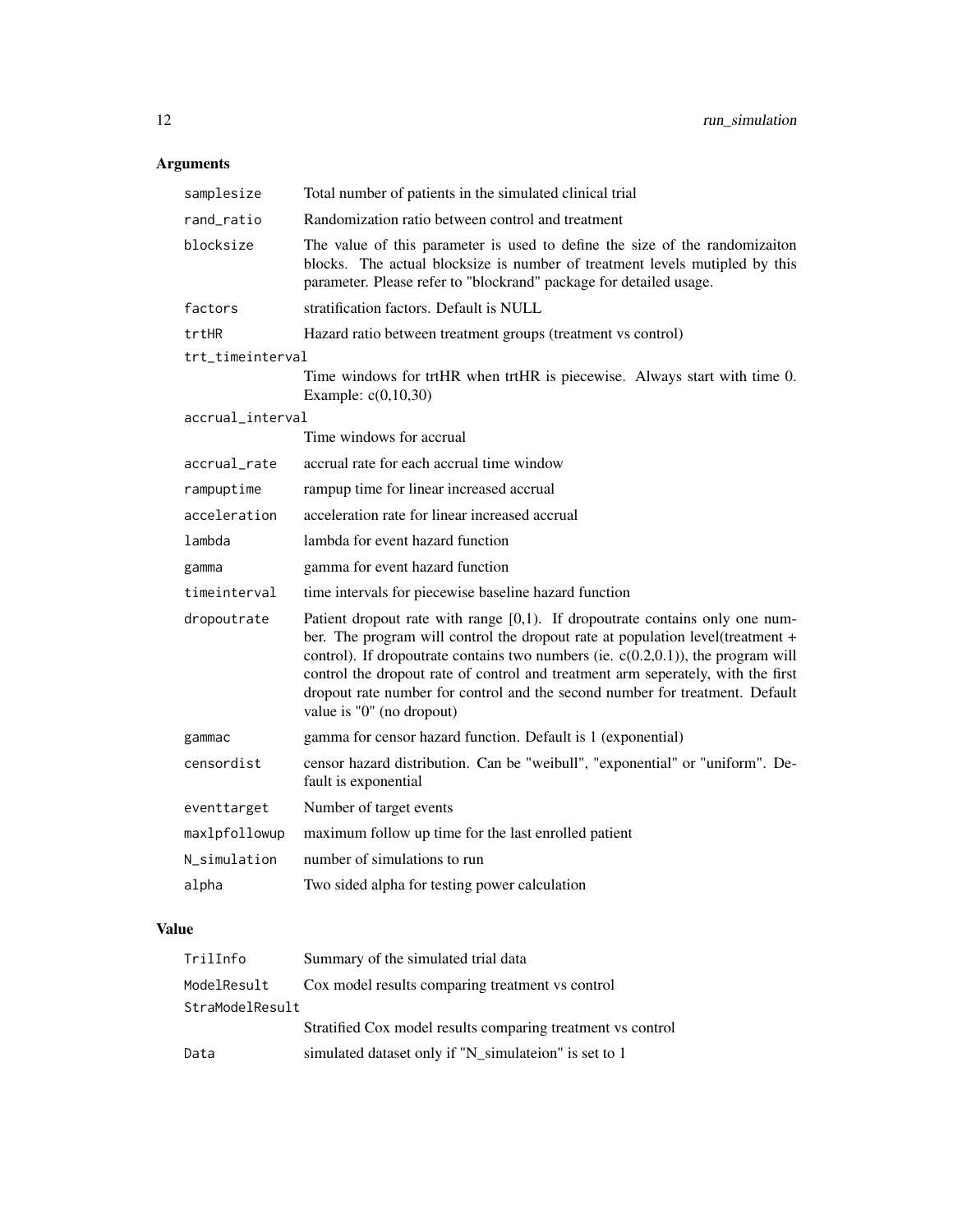#### <span id="page-12-0"></span>Examples

```
f1<-list(name='Region', N_level=3, prevalence=c(0.1,0.2,0.7), HR=c(1,0.7,0.9), strata=TRUE)
f2<-list(name='Gender', N_level=2, prevalence=c(0.5,0.5), HR=c(1,0.9), strata=TRUE)
f3<-list(name='Stage', N_level=4, prevalence=c(0.2,0.25,0.3,0.25), HR=c(1,1.05,1.3,1.5),
strata=TRUE)
```

```
factors<-list(f1,f2,f3)
```

```
samplesize<-400
blocksize<-2
accrual_interval<-c(0,5,10)
accrual_rate<-c(5,10,20)
trtHR<-0.7
lambda<-0.03
gamma<-1.2
dropoutrate<-0.2
eventtarget<-240
N_simulation<-10
```
out<-run\_simulation(samplesize=samplesize,blocksize=blocksize,factors=factors, accrual\_interval=accrual\_interval,accrual\_rate=accrual\_rate, trtHR=trtHR, lambda=lambda, gamma=gamma,dropoutrate=dropoutrate,eventtarget=eventtarget,N\_simulation=N\_simulation)

run\_simulation\_simsurv

*Run Clinical Trial Simulations Based on survival data generated by simsurv package*

#### **Description**

Runs single or mutiple clinical trial (Time to event endpoint) simulations based survival time generated by simsurv package. Trial data summary will be provied for each simulation. Cox model will be fitted afther trial simulation. If stratification factors were provided, stratified cox model results will also be provided. If "N\_simulation" is set to 1, one simulation dataset will be generated.

```
run_simulation_simsurv(samplesize, rand_ratio=c(1,1), blocksize, factors=NULL,
accrual_interval=NULL,accrual_rate=NULL, eventtarget=NULL,maxlpfollowup=NULL,
N_simulation=1,alpha=0.05,simsurv1=NULL, simsurv2=NULL)
```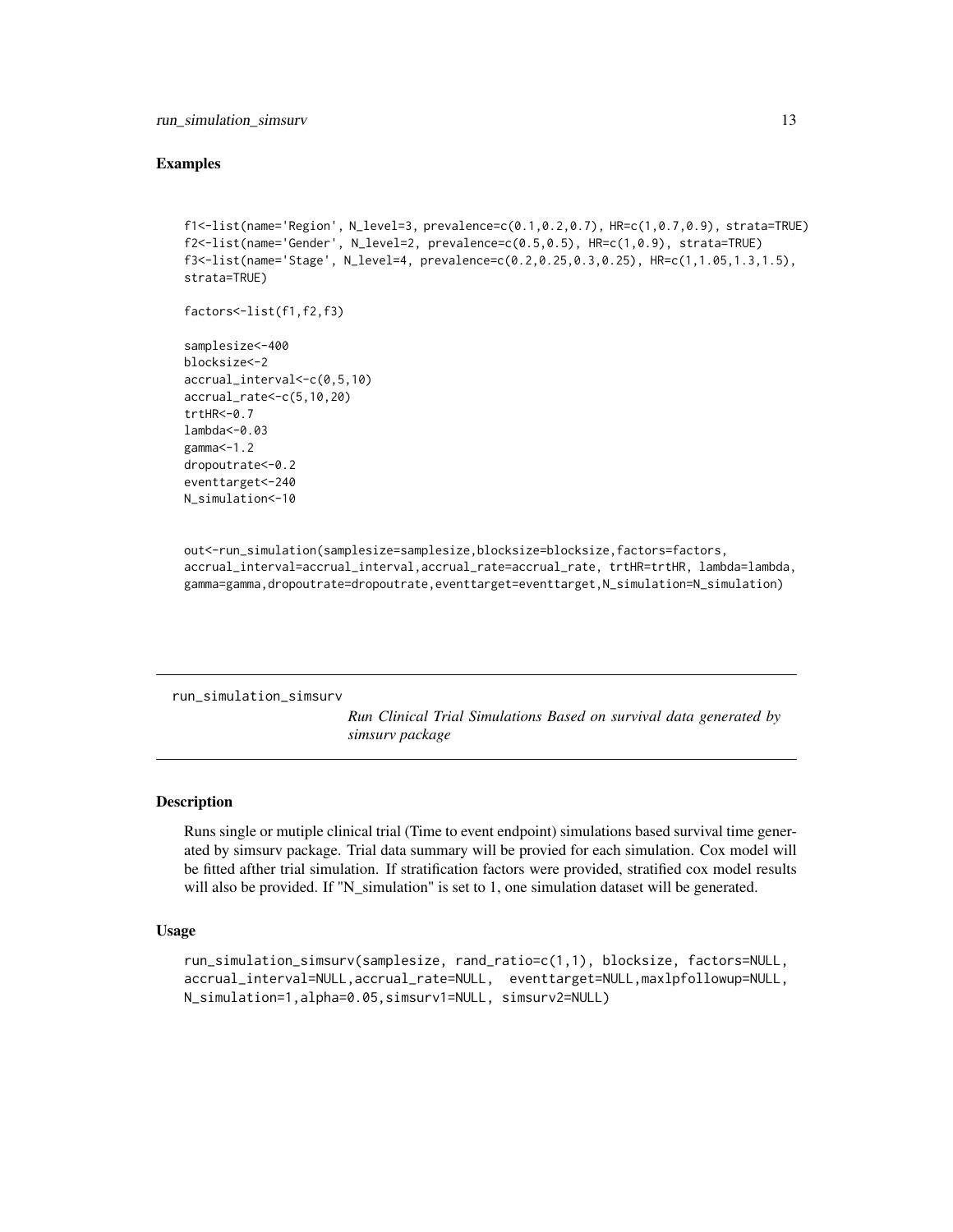| samplesize       | Total number of patients in the simulated clinical trial                                                                                                                                                                         |  |
|------------------|----------------------------------------------------------------------------------------------------------------------------------------------------------------------------------------------------------------------------------|--|
| rand_ratio       | Randomization ratio between control and treatment                                                                                                                                                                                |  |
| blocksize        | The value of this parameter is used to define the size of the randomization<br>blocks. The actual blocksize is number of treatment levels mutipled by this<br>parameter. Please refer to "blockrand" package for detailed usage. |  |
| factors          | stratification factors. Default is NULL                                                                                                                                                                                          |  |
| accrual_interval |                                                                                                                                                                                                                                  |  |
|                  | Time windows for accrual                                                                                                                                                                                                         |  |
| accrual rate     | accrual rate for each accrual time window                                                                                                                                                                                        |  |
| eventtarget      | Number of target events                                                                                                                                                                                                          |  |
| maxlpfollowup    | maximum follow up time for the last enrolled patient                                                                                                                                                                             |  |
| N simulation     | number of simulations to run                                                                                                                                                                                                     |  |
| alpha            | Two sided alpha for testing power calculation                                                                                                                                                                                    |  |
| simsurv1         | simsurv command to generate survival time. Design matrix should set to "x".<br>Please refer to examples.                                                                                                                         |  |
| simsurv2         | simsury command to gendrate dropout time.                                                                                                                                                                                        |  |

# Value

| TrilInfo        | Summary of the simulated trial data                         |
|-----------------|-------------------------------------------------------------|
| ModelResult     | Cox model results comparing treatment vs control            |
| StraModelResult |                                                             |
|                 | Stratified Cox model results comparing treatment vs control |
| Data            | simulated dataset only if "N_simulateion" is set to 1       |

# Examples

# Example 1, compare simsurv and TwoArmSurvSim, trtHR=0.7 eventtarget=247, power should be 0.8

```
f1<-list(name='Gender', N_level=2, prevalence=c(0.5,0.5), HR=c(1,0.9), strata=TRUE)
factors=list(f1)
```

```
samplesize = 400
blocksize = 2
\text{accrual}_\text{interval} = c(0, 5, 10)\text{accrual_rate} = c(5,10,20)eventtarget = 247
N_simulation = 1
```
# Simsurv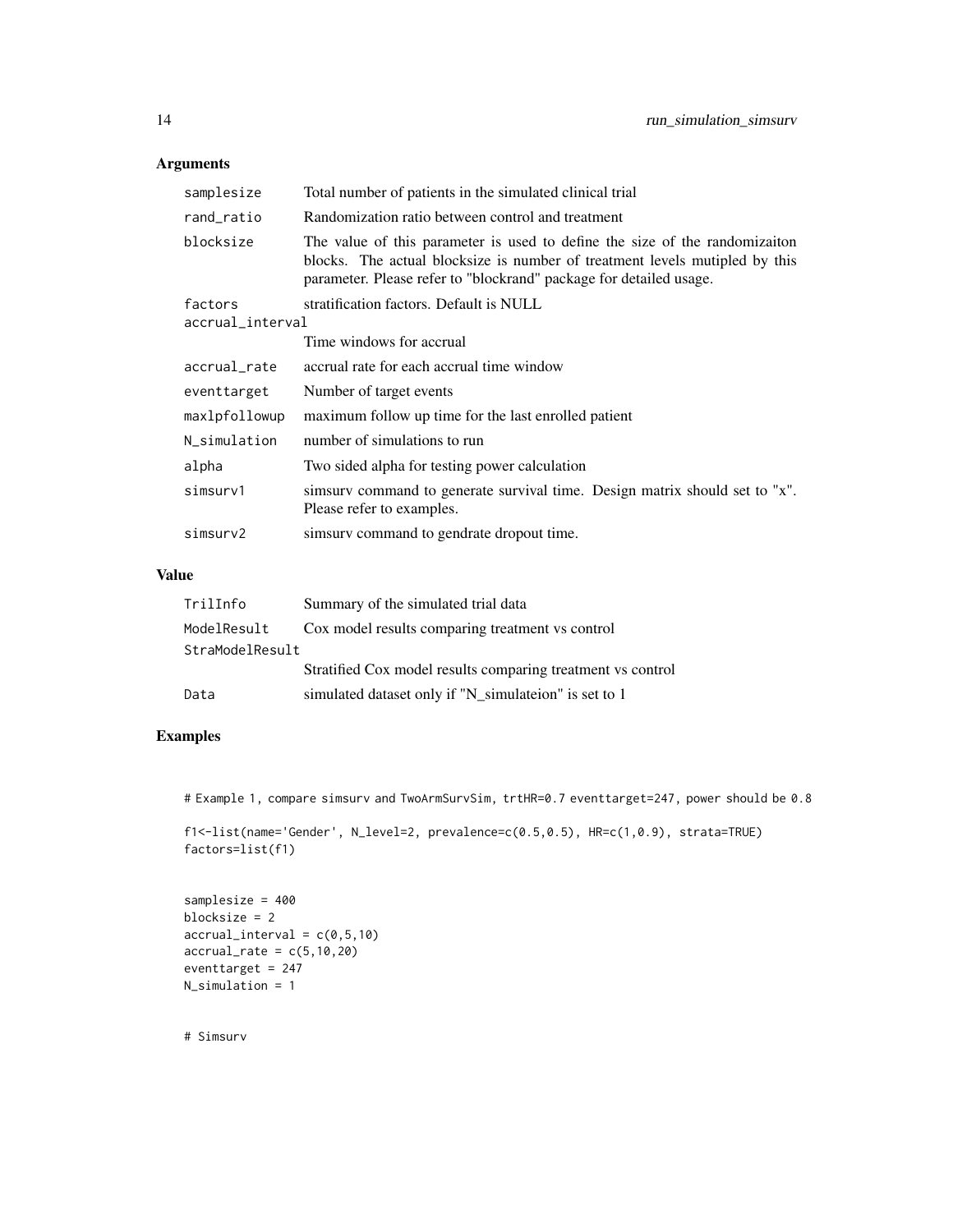# <span id="page-14-0"></span>self\_blockrand 15

```
simsurv1 <- "simsurv(lambdas = 0.03, gammas = 1,
betas = c(trt = log(0.7), Gender.1 = log(0.9)), x = x"
simsurv2 <-NULL
```
out<-run\_simulation\_simsurv(samplesize=samplesize,blocksize=blocksize,factors=factors, accrual\_interval=accrual\_interval,accrual\_rate=accrual\_rate, eventtarget=eventtarget, N\_simulation=N\_simulation,simsurv1=simsurv1,simsurv2=simsurv2)

```
# example 2, Time dependent treatment effect.
# h(t)=h0(t)*exp(beta0*x+beta1*x*log(t)). beta0=log(0.7), beta1=0.15
```

```
simsurv1 <- "simsurv( lambdas = 0.1, gammas = 1.5, betas = c(trt = log(0.7)),
x = x, tde = c(trt = 0.15), tdefunction = \"log\")"
simsurv2 <-NULL
```
self\_blockrand *Block Randomization*

### Description

Block randomization

#### Usage

self\_blockrand(N=N,trt\_levels=trt\_levels,blocksize=blocksize,rand\_ratio=rand\_ratio)

#### Arguments

| N          | Total number of patients                                                          |
|------------|-----------------------------------------------------------------------------------|
| trt levels | treatment levels in vector. for example, $c(0,1)$ for control vs treatment trial. |
| blocksize  | Randomization block size                                                          |
| rand ratio | Randomization ratio between control and treatment                                 |

#### Examples

self\_blockrand(N=100,trt\_levels=c(0,1),blocksize=2,rand\_ratio=c(1,1))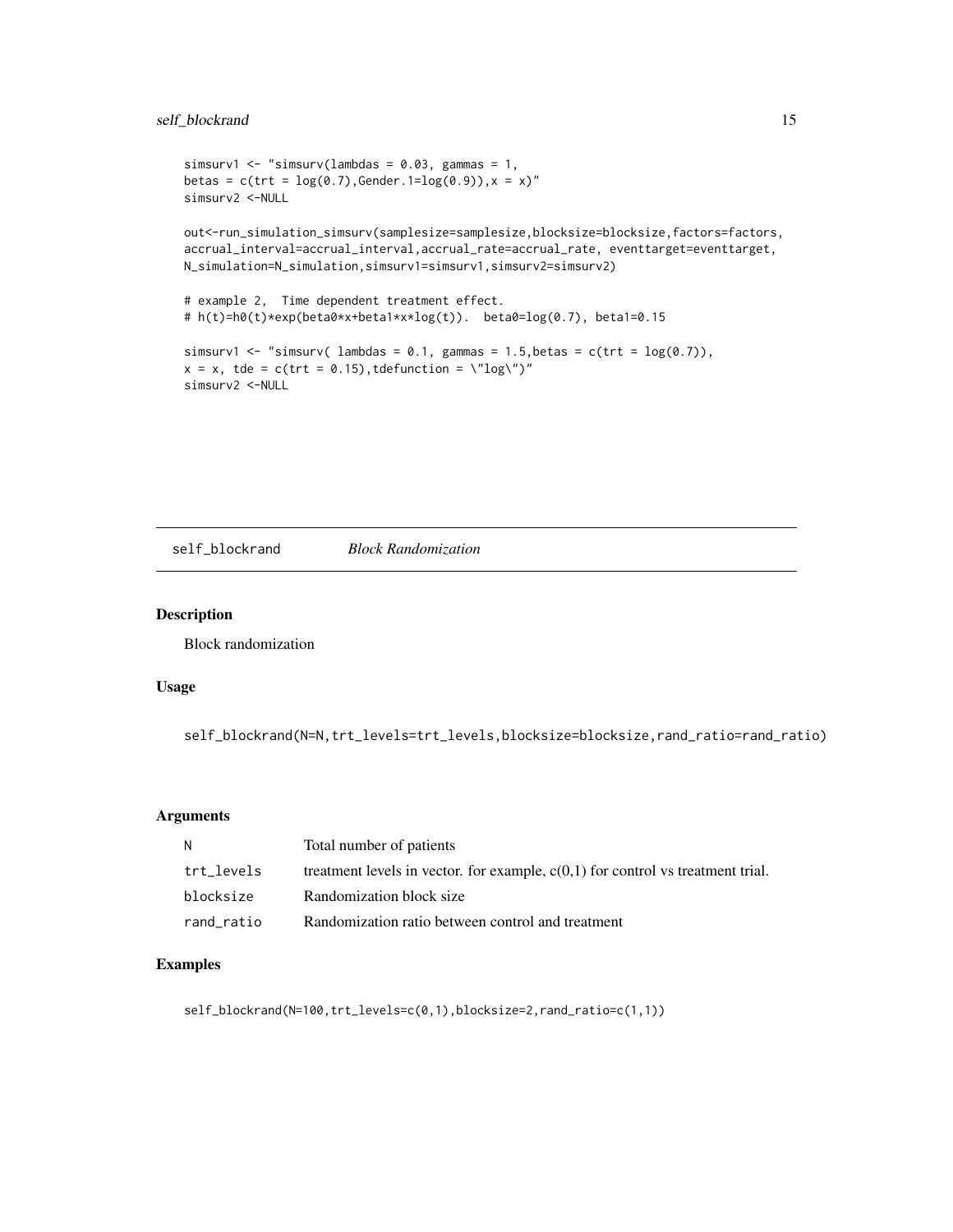<span id="page-15-0"></span>

Simulate accrual time

# Usage

step\_accrual(np,tt,arate)

# Arguments

| np    | Total number of patients           |
|-------|------------------------------------|
| tt    | Time windows                       |
| arate | accrual rate for each time windows |

# Examples

timeinterval<-c(0,5,10) accrualrate<-c(10,15,20) N<-200 accrual<-step\_accrual(N,timeinterval,accrualrate)

surv\_data\_simulation *Simulate Survival Data*

# Description

Simulate survival data given design matrix and covariates (betas).

```
surv_data_simulation(lambda,gamma,x,betas=NULL, dropoutrate=0,
gammac=1,censordist='exponential',timeinterval=NULL,trt_timeinterval=NULL)
```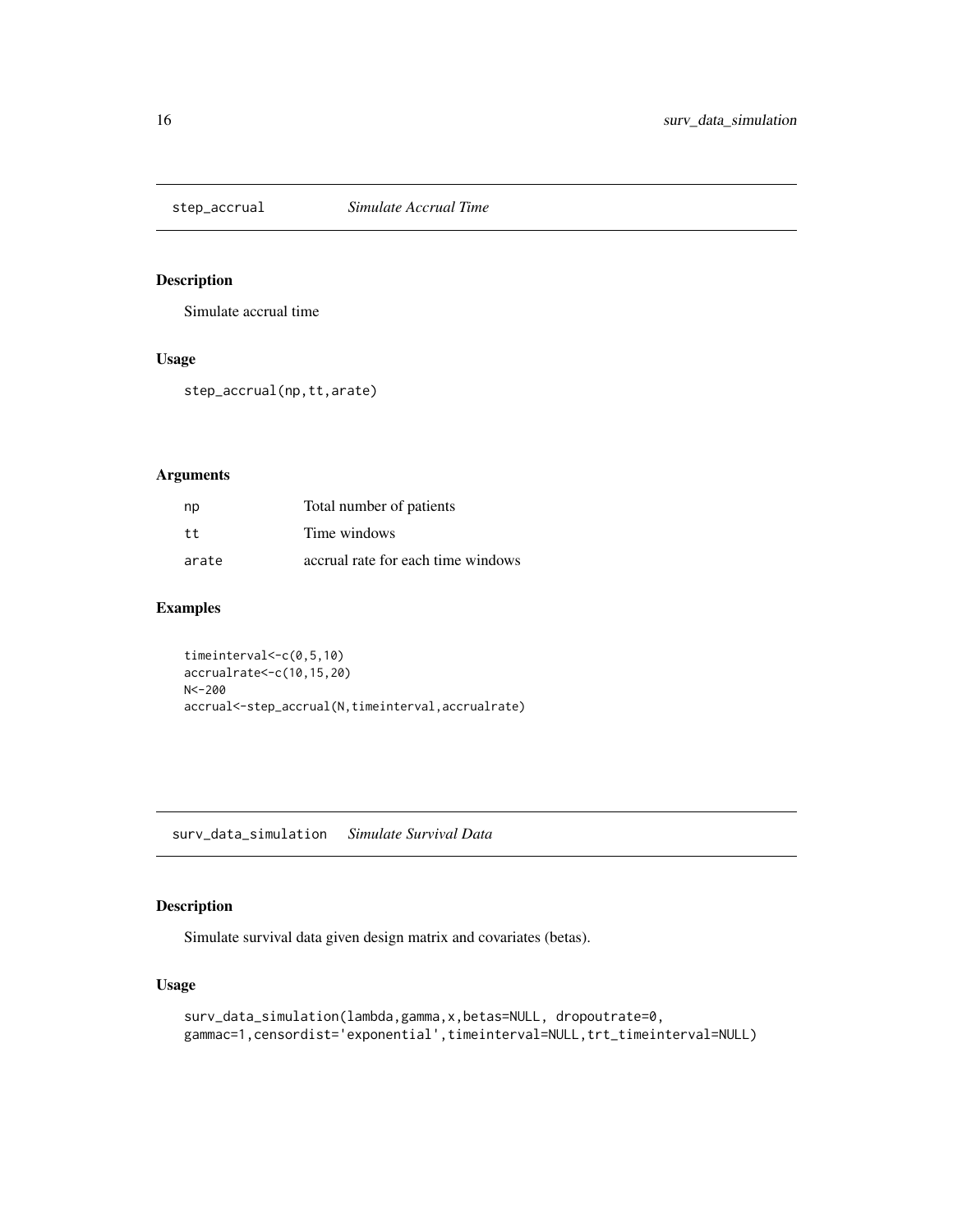<span id="page-16-0"></span>

| lambda           | lambda for event hazard function                                                                                                                                                                                                                                                                                                                                                                                                                          |
|------------------|-----------------------------------------------------------------------------------------------------------------------------------------------------------------------------------------------------------------------------------------------------------------------------------------------------------------------------------------------------------------------------------------------------------------------------------------------------------|
| gamma            | gamma for event hazard function                                                                                                                                                                                                                                                                                                                                                                                                                           |
| x                | design matrix                                                                                                                                                                                                                                                                                                                                                                                                                                             |
| betas            | coefficients for the covariates. The length of betas should be the same of number<br>of columns of x                                                                                                                                                                                                                                                                                                                                                      |
| dropoutrate      | Patient dropout rate with range $[0,1)$ . If dropoutrate contains only one num-<br>ber. The program will control the dropout rate at population level(treatment +<br>control). If dropoutrate contains two numbers (ie. $c(0.2,0.1)$ ), the program will<br>control the dropout rate of control and treatment arm seperately, with the first<br>dropout rate number for control and the second number for treatment. Default<br>value is "0" (no dropout) |
| gammac           | gamma for censor hazard function. Default is 1 (exponential)                                                                                                                                                                                                                                                                                                                                                                                              |
| censordist       | censor hazard distribution. Default is exponential                                                                                                                                                                                                                                                                                                                                                                                                        |
| timeinterval     | time intervals if the baseline hazard function is piecewise.                                                                                                                                                                                                                                                                                                                                                                                              |
| trt_timeinterval |                                                                                                                                                                                                                                                                                                                                                                                                                                                           |
|                  |                                                                                                                                                                                                                                                                                                                                                                                                                                                           |

Time windows for piecewise hazard ratios

# Examples

```
N<-400
```
x<-data.frame(arm=rbinom(N,1,0.5), factor1=rbinom(N,1,0.7), factor2=rbinom(N,1,0.8)) betas<-c(arm=-0.35667,factor1=0.3,factor2=-0.1)

data<-surv\_data\_simulation(lambda=0.2,gamma=2,x=x,betas=betas,dropoutrate=0.2)

trial\_data\_simulation *Simulate Clinical Trial with Accrual Time and Trial Stop Rules*

#### Description

Simulate clinical trial by adding accrual time to the simulated survival data. And cut the trial at the target event time or at the maximum follow up time

# Usage

trial\_data\_simulation(simdata,accrual,eventtarget=NULL,maxlpfollowup=NULL)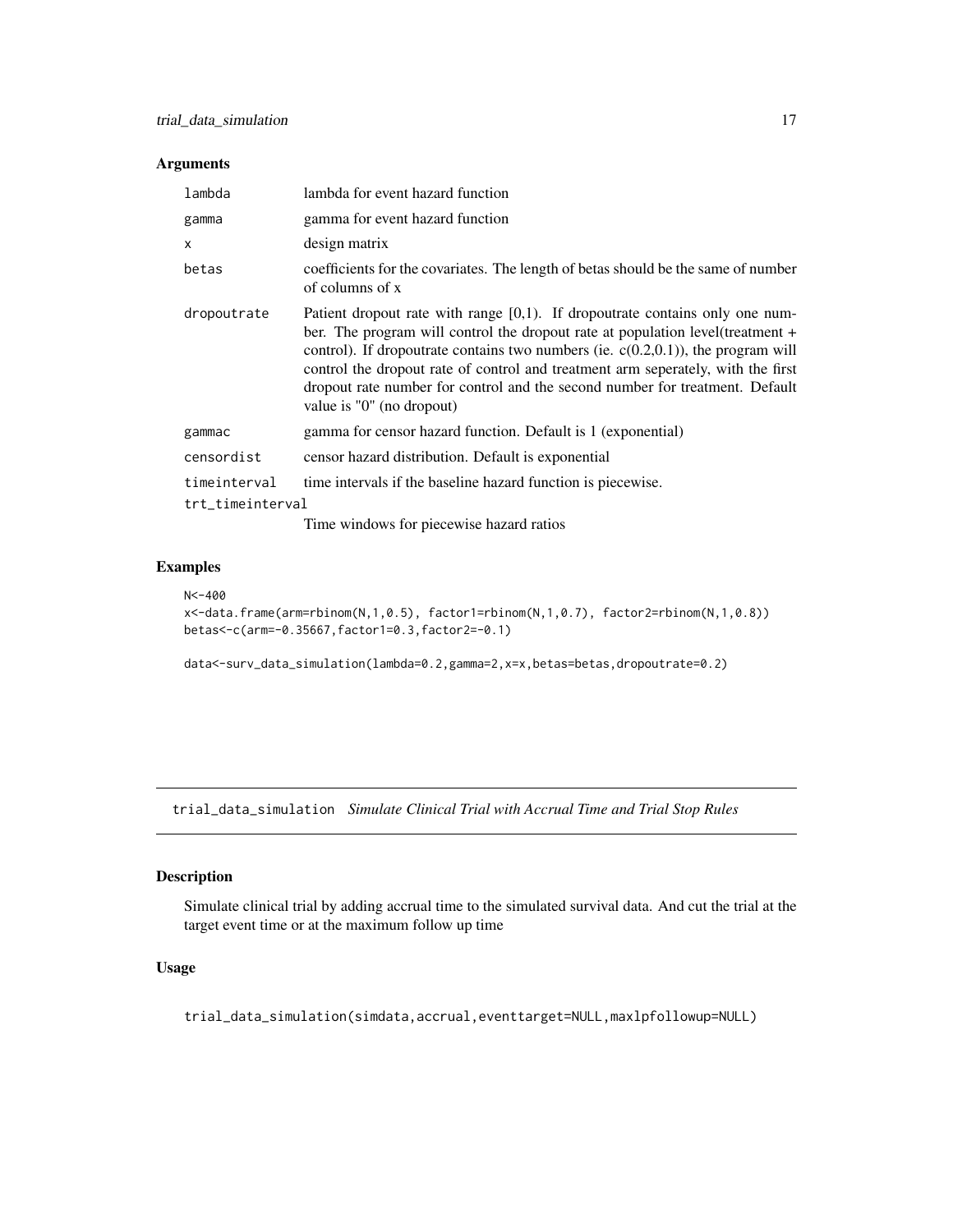<span id="page-17-0"></span>

| simdata     | A data frame contains simulated survival time and censor status.        |
|-------------|-------------------------------------------------------------------------|
| accrual     | Simulated accrual time.                                                 |
| eventtarget | Target number of events of the trial                                    |
|             | max1pfo11owup The maximum follow up time for the last enrolled patient. |

weibullsim *Simulate Event Time with weibull Hazard Function*

# Description

Simulate event time with weibull hazard function

# Usage

weibullsim(N=NULL,lambda,gamma,x=NULL,betas=NULL)

# Arguments

|        | Total number of patients         |
|--------|----------------------------------|
| lambda | lambda for event hazard function |
| gamma  | gamma for event hazard function  |
| x      | design matrix                    |
| betas  | covariates for design matrix     |

# Examples

data<-weibullsim(N=300,lambda=0.03,gamma=0.9)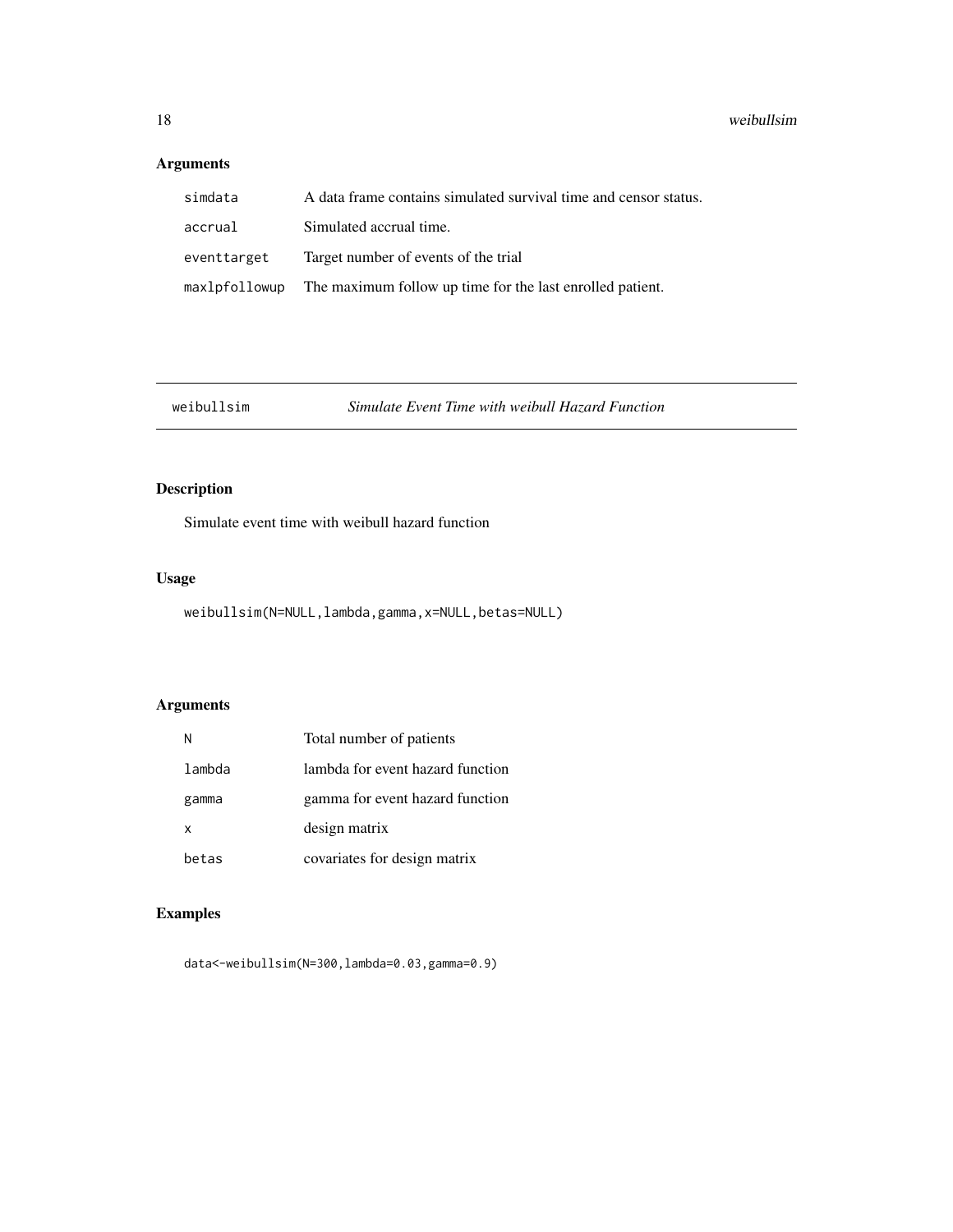<span id="page-18-0"></span>

Simulate event time with weibull hazard function for piecewise hazard ratios

### Usage

weibullsim\_betapw(lambda,gamma,t,x,betas)

# Arguments

| lambda | lambda for event hazard function         |
|--------|------------------------------------------|
| gamma  | gamma for event hazard function          |
| x      | design matrix                            |
| betas  | covariates for design matrix             |
|        | TIme windows for piecewise hazard ratios |
|        |                                          |

| weibullsim_pw | Simulate event time with weibull hazard function. The parameters can |
|---------------|----------------------------------------------------------------------|
|               | be piecewise.                                                        |

# Description

Simulate event time with weibull hazard function given the piecewise parameters.

# Usage

```
weibullsim_pw(lambda,gamma,t,x,betas=NULL)
```

| lambda       | lambda for event hazard function. It will be a vector for piecewise hazard func-<br>tion. |
|--------------|-------------------------------------------------------------------------------------------|
| gamma        | gamma for event hazard function. It will be a vector for piecewise hazard func-<br>tion.  |
| $\mathsf{x}$ | design matrix                                                                             |
| betas        | covariates for desing matrix                                                              |
|              | time intervals for piecewise weibull parameters.                                          |